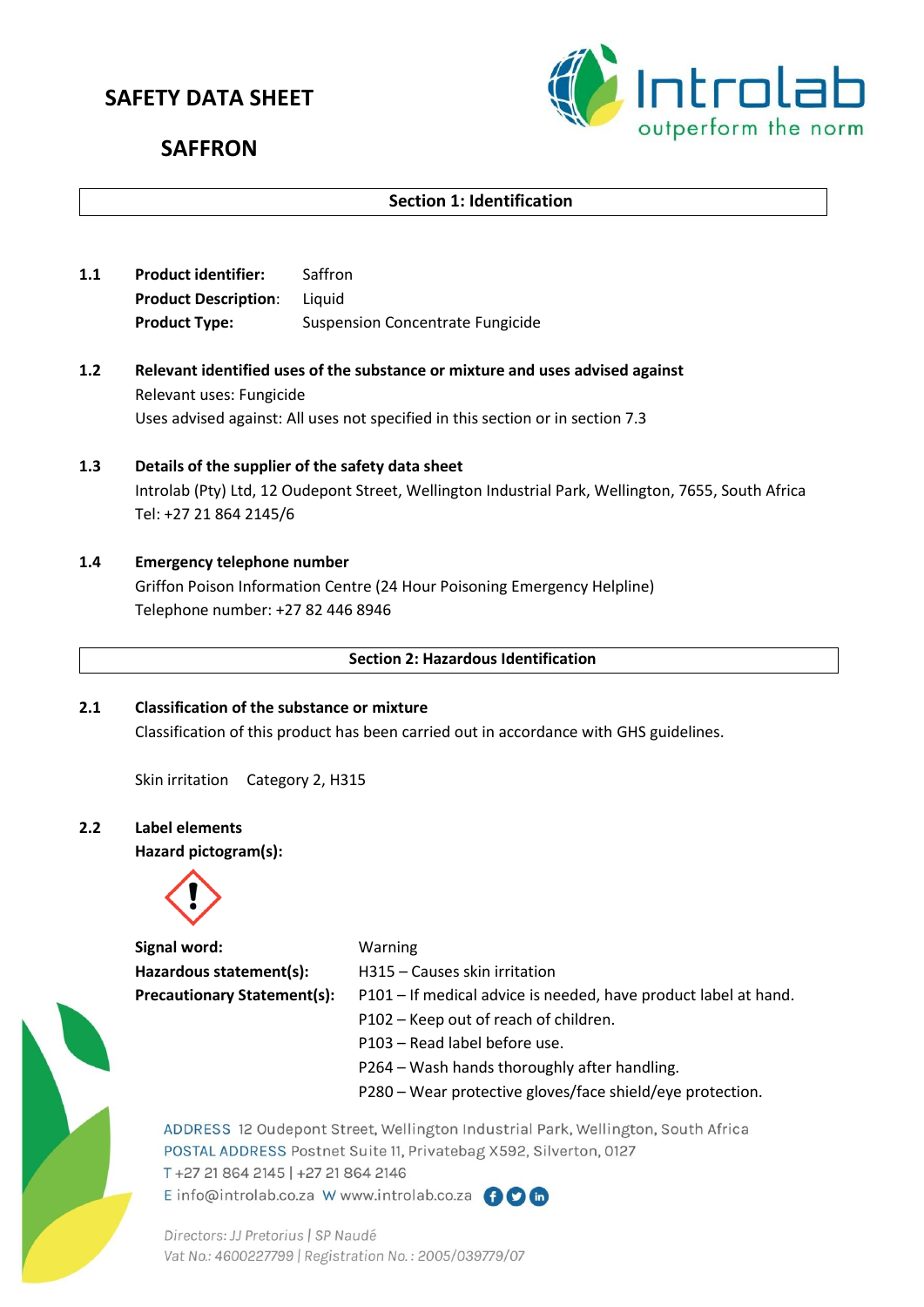- P302 + P352 IF ON SKIN: Wash with plenty of soap and water.
- P321 Specific treatment (see Section 4 on this SDS)
- P332 + P313 If skin irritation occurs: Get medical attention/advice.
- P362 Take off contaminated clothing and wash before use.
- P501 Dispose of the contents/containers in accordance with the current legislation on waste treatment.

# **Section 3: Composition / Information on Ingredients**

# **3.1 Components:**

| <b>Chemical Name:</b> | Sulfur         |
|-----------------------|----------------|
| CAS:                  | 7704-34-9      |
| EC:                   | 231-722-6      |
| <b>Formulation:</b>   | Sulfur 800 g/L |

# **Section 4: First Aid Measures**

# **4.1 Description of first aid measures**

The symptoms resulting from intoxication can appear after exposure, therefore, in case of doubt, seek medical attention for direct exposure to the chemical product or persistent discomfort, showing the SDS of this product.

# **By inhalation:**

Remove to fresh air. If not breathing give artificial respiration. If breathing is difficult, give oxygen. Keep person at rest and warm. Treat symptomatically and supportively as and when required. Obtain medical advice if necessary.

#### **By skin contact:**

Remove any contaminated clothing. Wash skin with soap or mild detergent and water for at least 15 minutes. Get medical attention if irritation develops or persists. Wash clothing before re-use.

# **By eye contact:**

Immediately flush eyes with lukewarm water or saline solution for at least 15 minutes, lifting lower and upper eyelids occasionally. Check for and remove any contact lenses after 5 minutes. Get medical attention if necessary.

#### **By ingestion / aspiration:**

Have victim rinse mouth thoroughly with water. Do not induce vomiting unless directed by medical personnel. If spontaneous vomiting occurs, have victim lean forward with head down to avoid breathing in of vomits. Never give anything by mouth to an unconscious person. Qualified medical personnel should perform administration of oxygen. Seek medical advice if necessary.

#### **4.2 Most important symptoms and effects, both acute and delayed** No information available.

#### **4.3 Indication of any immediate medical attention and special treatment needed**

**Notes to physician**: None. **Specific treatments**: Treat symptomatically.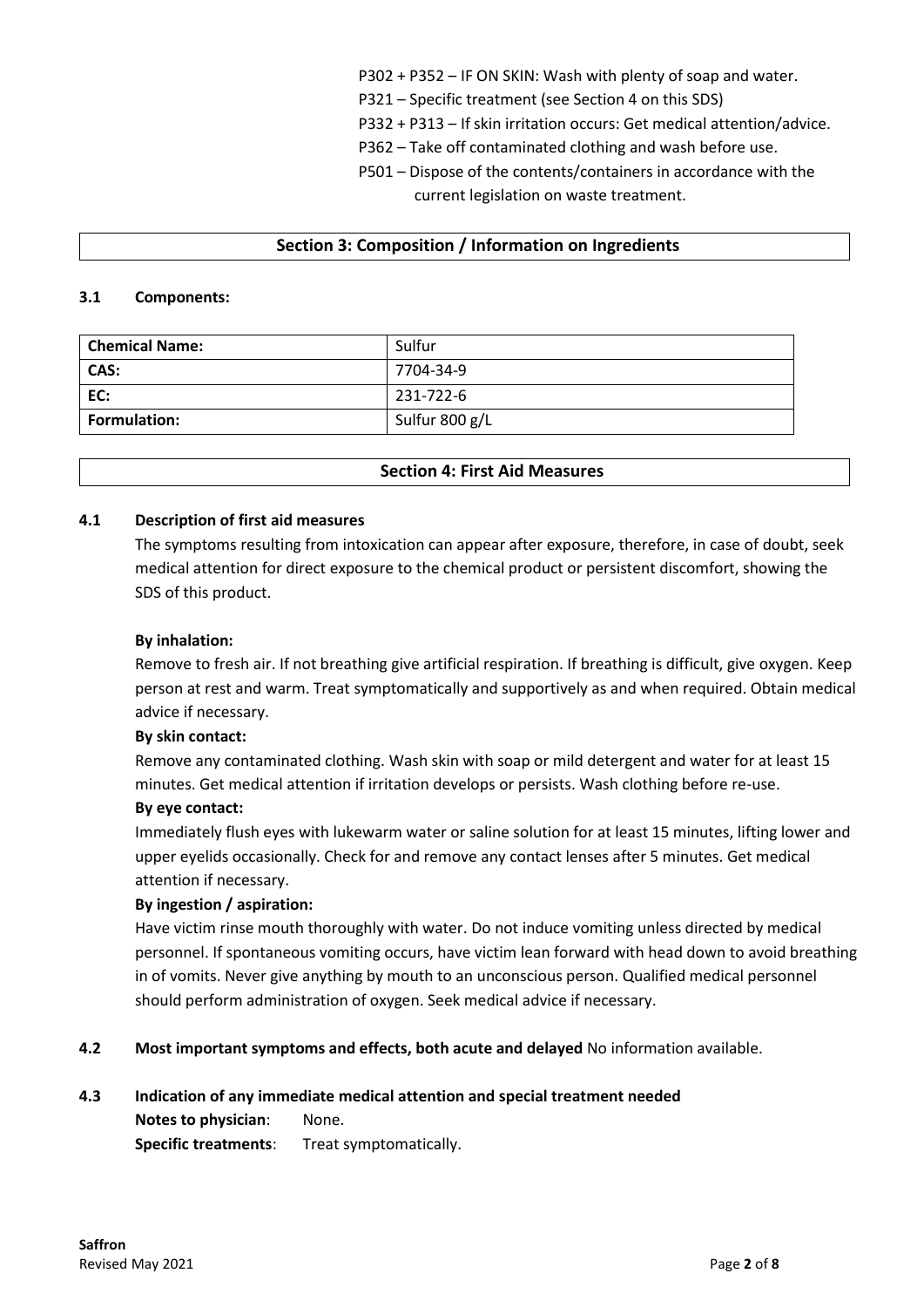# **5.1 Fire Extinguishing Media**

**Suitable extinguishing media:** Use dry chemical powder for small fires and CO<sub>2</sub> foam for large fires. **Unsuitable extinguishing media:** No information available.

# **5.2 Special hazards arising from the substance or mixture:**

# **5.3 Additional provisions:**

Act in accordance with the Internal Emergency Plan and the Information Sheets on actions to take after an accident or other emergencies. In the event of a fire, wear full protective clothing and self-contained breathing apparatus with full-face piece operated in the pressure demand or other positive pressure mode.

#### **Section 6: Accidental Release Measures**

# **6.1 Personal precautions, protective equipment and emergency procedures:**

Avoid accidents, clean up immediately. Wear appropriate personal protective equipment such as splash goggles, gloves and an approved respirator.

**6.2 Environmental precautions:** Keep product away from drains, surface and underground water.

#### **6.3 Methods and materials for containment and cleaning up**

#### **Spills:**

Collect in containers for disposal. Wash contaminated surfaces to remove any residues. Minimize use of water to prevent environmental contamination.

#### **Large Spills:**

Prevent spillage or further leakage if it is safe to do so. Contain spillage with sand bags or by other means. Absorb with earth, sand or absorbent material. Dig up heavily contaminated soil. Flush with water to remove any residues. Keep product and wash water out of drains, sewers, ditches and waterways.

#### **6.4 Reference to other sections:**

See Section 1 for emergency contact information. See Section 8 for information on appropriate personal protective equipment. See Section 13 for additional waste treatment information.

# **Section 7: Handling & Storage**

# **7.1 Precautions for safe handling:**

Keep containers hermetically sealed. Control spills and residues, destroying them with safe methods (section 6). Avoid leakages from the container. Maintain order and cleanliness where dangerous products are used. Do not eat or drink during the process, washing hands afterwards with suitable cleaning products.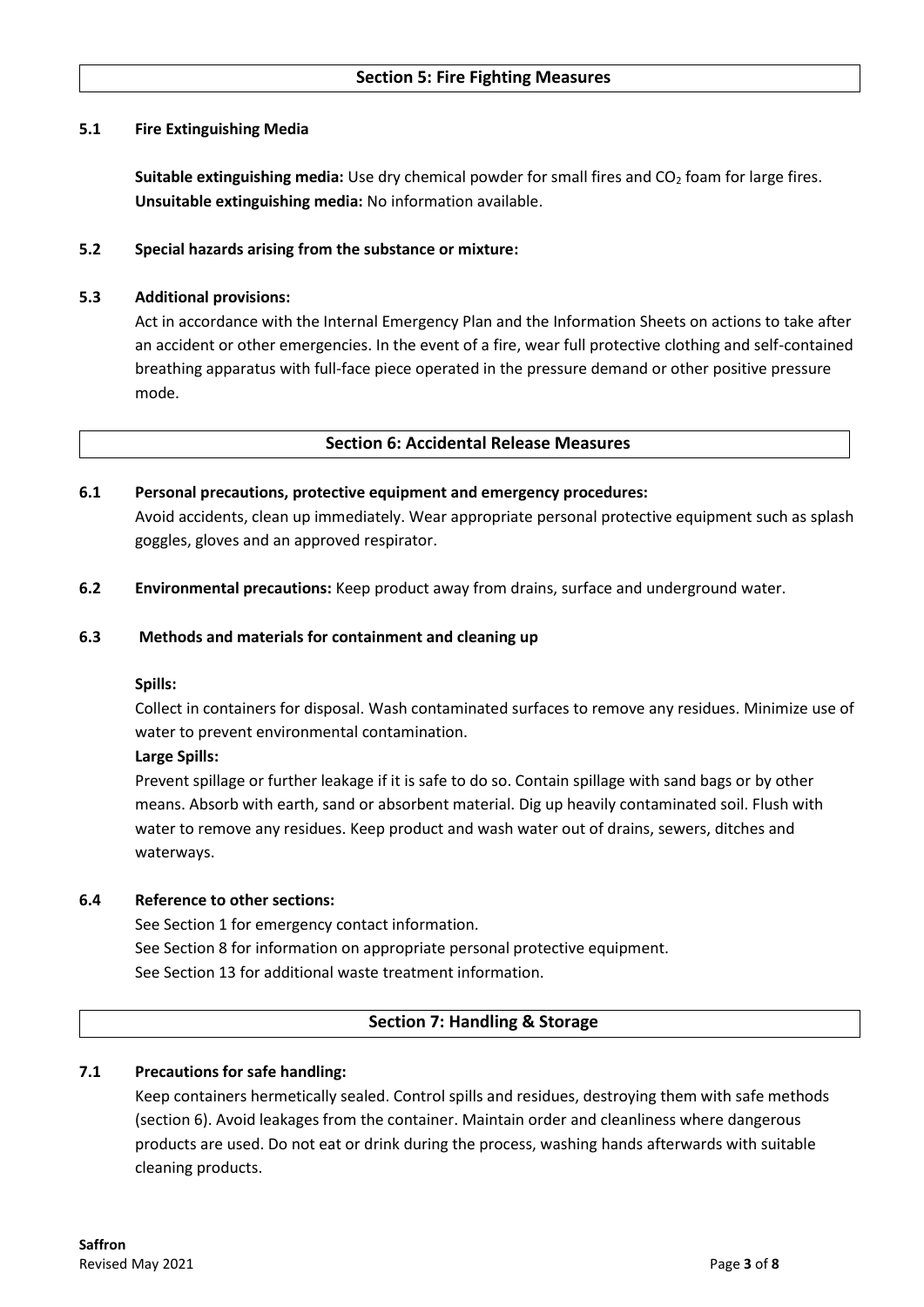# 7**.2 Conditions for safe storage, including any incompatibilities:**

A.- Technical measures for storage Minimum Temp.: 5 °C Maximum Temp.: 30 °C Maximum time: 24 Months

#### B.- General conditions for storage

Store in the closed, original container in a dry, cool, well-ventilated area out of direct sunlight. Avoid sources of heat, radiation, static electricity and contact with food. For additional information see subsection 10.5. Keep containers closed when not in use - check regularly for leaks.

#### **7.3 Specific end use(s)**

Except for the instructions already specified it is not necessary to provide any special recommendation regarding the uses of this product.

# **Section 8: Exposure Controls / Personal Protection**

**8.1 Control parameters:** No specific occupational exposure limit has been established.

#### **8.2 Exposure controls**

# **Appropriate engineering controls:**

Good general ventilation should be sufficient to control worker exposure to airborne contaminants.

#### **Hygiene measures:**

Wash hands, forearms and face thoroughly after handling chemical products, before eating, smoking and using the lavatory and at the end of the working period.

#### **Eye/face protection:**

Safety eyewear complying with an approved standard should be used when a risk assessment indicates this is necessary to avoid exposure to liquid splashes, mists, gases or dusts. Possible: safety glasses with side-shields.

**Hand protection:** Use chemical resistant gloves.

#### **Body protection:**

Personal protective equipment for the body should be selected based on the task being performed and the risks involved and should be approved by a specialist before handling this product.

#### **Other skin protection:**

Appropriate footwear and any additional skin protection measures should be selected based on the task being performed and the risks involved and should be approved by a specialist before handling this product.

#### **Respiratory protection:**

Respirator selection must be based on known or anticipated exposure levels, the hazards of the product and the safe working limits of the selected respirator. Use a properly fitted, particulate filter respirator complying with an approved standard if a risk assessment indicates this is necessary.

**Environmental exposure controls:** Prevent product from entry into sewers and water courses.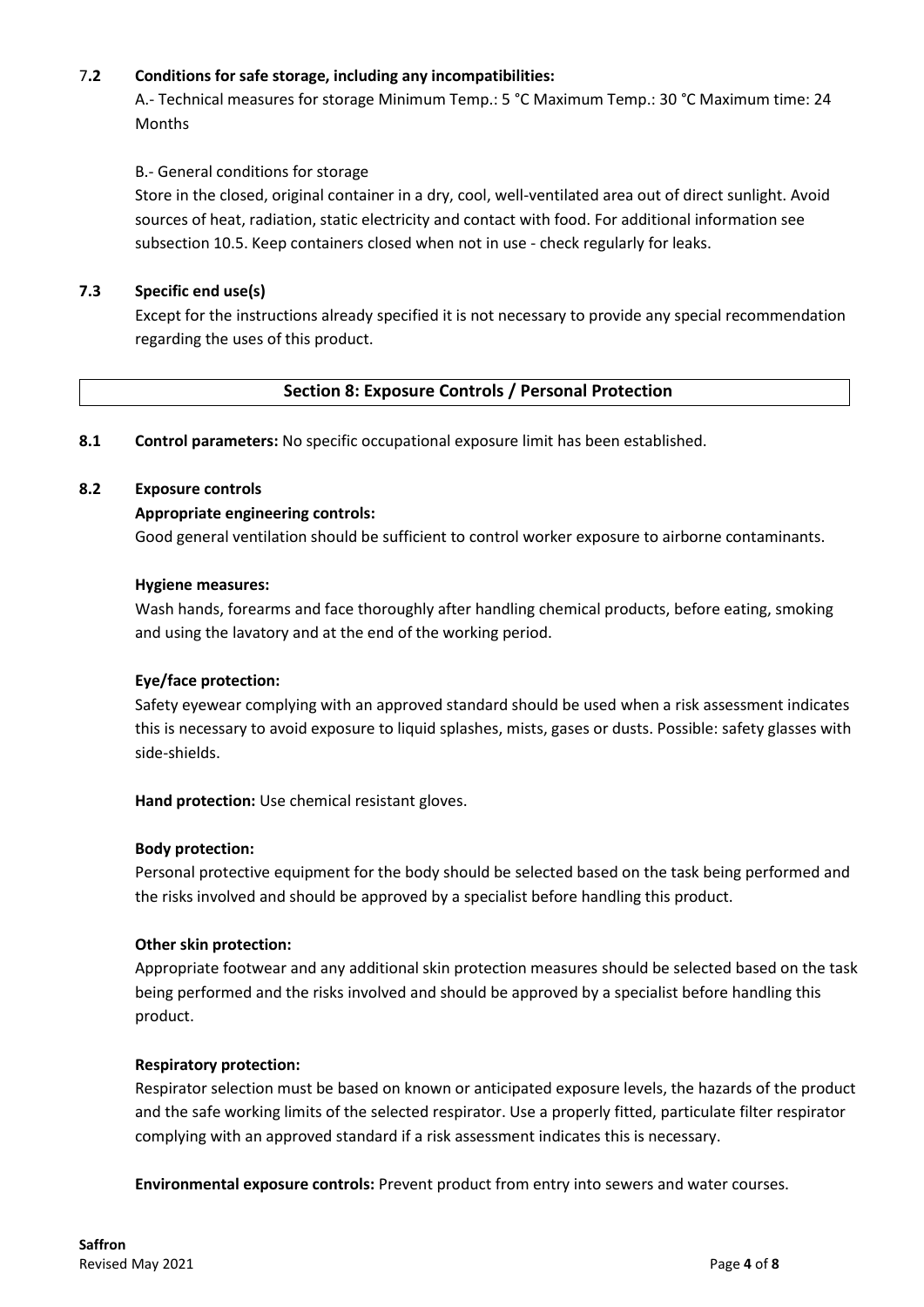# 9.1 Information on basic physical and chemical properties For complete information, please refer to product datasheet.

| <b>Appearance</b>                               |                                           |  |
|-------------------------------------------------|-------------------------------------------|--|
| Physical sate:                                  | Liquid                                    |  |
| Aspect:                                         | Homogenous Suspension                     |  |
| Colour:                                         | Light Yellow                              |  |
| Odour:                                          | <b>Slight Chemical Odour</b>              |  |
| <b>Volatility:</b>                              |                                           |  |
| Boiling Point at atmospheric pressure:          | N/A                                       |  |
| Vapour pressure at 20 °C:                       | No significant volatility, aqueous liquid |  |
| Vapour pressure at 50 °C:                       | No significant volatility, aqueous liquid |  |
| Evaporation rate 20 °C:                         | No data available                         |  |
| <b>Product description:</b>                     |                                           |  |
| Density at 20 °C:                               | 1.43 $g/m^3$                              |  |
| Molecular weight:                               | N/A                                       |  |
| Relative density at 20 °C:                      | N/A                                       |  |
| Dynamic viscosity at 20 °C:                     | N/A                                       |  |
| Kinematic viscosity at 20 °C:                   | N/A                                       |  |
| Kinematic viscosity at 40 °C:                   | N/A                                       |  |
| pH (1% solution):                               | $6.68 - 6.91$                             |  |
| Vapour density at 20 °C:                        | N/A                                       |  |
| Partition coefficient n-octanol/water at 20 °C: | N/A                                       |  |
| Solubility in water at 20 °C:                   | Soluble                                   |  |
| Stability:                                      | This product is stable.                   |  |
| Decomposition temperature:                      | N/A                                       |  |
| Melting point/freezing point:                   | $115^{\circ}$ C                           |  |
| Explosive properties:                           | No explosive properties                   |  |
| Oxidising properties:                           | N/A                                       |  |
| Particle Size (D50%):                           | $2.946 - 4.338 \mu m$                     |  |
| Particle Size (D90%):                           | $4.422 - 5.921 \,\mu m$                   |  |
| Flammability:                                   |                                           |  |
| Flash point:                                    | Non-Flammable                             |  |
| Auto-ignition temperature:                      | N/A                                       |  |
| Lower flammability limit:                       | N/A                                       |  |
| <b>Upper flammability limit:</b>                | N/A                                       |  |

#### **9.2 Other Information:** No additional information.

# **Section 10: Stability and Reactivity**

**10.1 Reactivity:** No information available.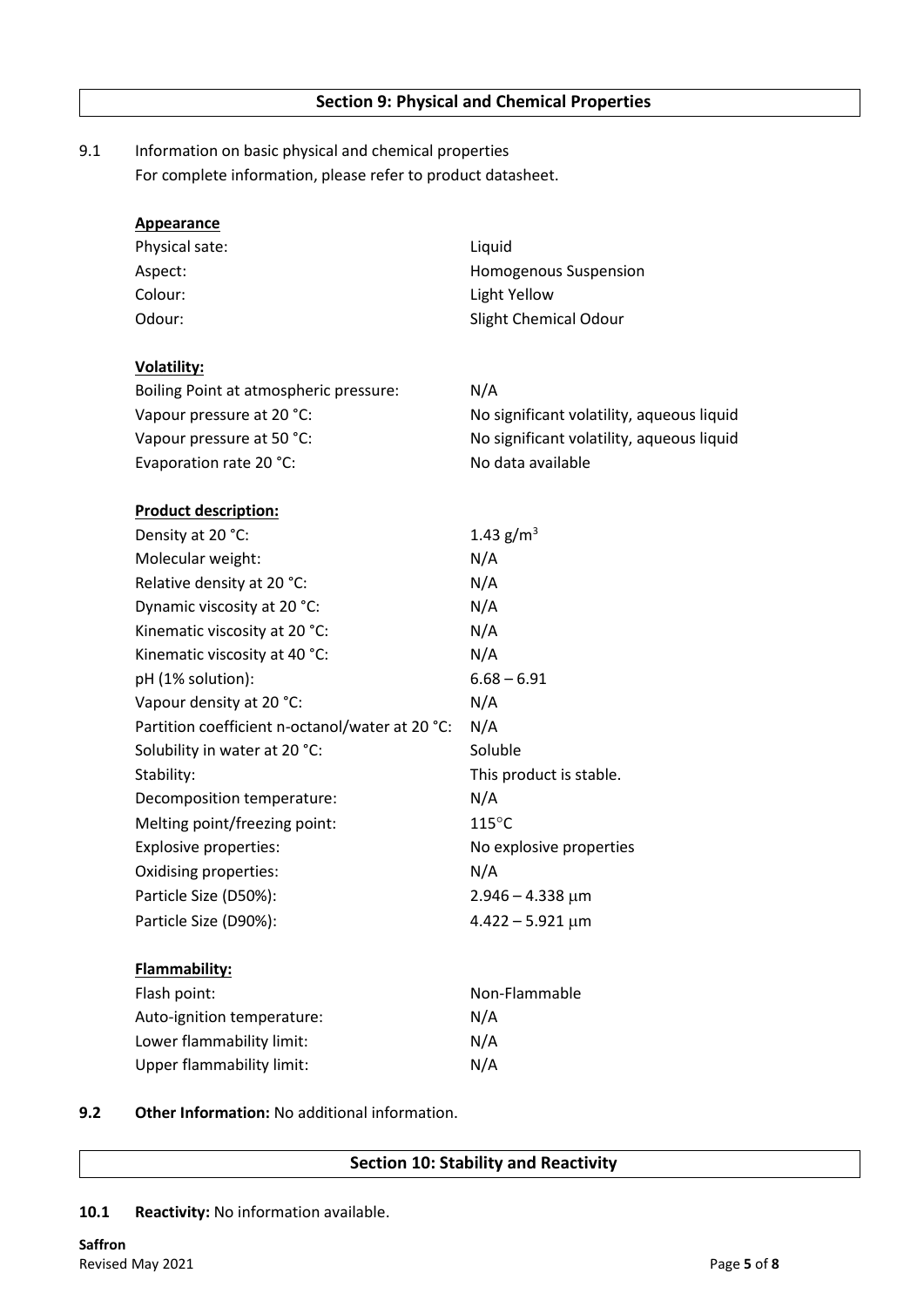- **10.2 Chemical stability:** Chemically stable under the conditions of storage, handling and use.
- **10.3 Possibility of hazardous reactions:** No information available.
- **10.4 Conditions to avoid:** No information available.
- **10.5 Incompatible materials:** No information available.
- **10.6 Hazardous decomposition products:** No information available

# **Section 11: Toxicological Information**

**11.1 Information on toxicological effects:** No information available.

**Dangerous health implications: Avoid** Contact with the skin and the eye since the substances classified as dangerous for this effect.

**Carcinogenicity**: No component of this product present at levels greater than or equal to 0.1% is identified as probable, possible or confirmed human carcinogen by IARC.

# **Section 12: Ecological Information**

#### **12.1 Toxicity:**

#### **Sulphur**

Birds: Acute oral LC50 (8d) Bobwhite quail >5000 ppm. Fish: Non-toxic to fish. Toxicity to daphnia and other aquatic invertebrates: LC50 (48h, static) Daphnia magna (Water flea). > 665 mg/ℓ Aquatic plants: EC50 (72h) *Ankistrodesmus bibaianus* >232 mg/ℓ. Bees: Non-toxic to bees. Other beneficial spp.: Non-toxic to *Coccinella septempunctata, Amblyseius potentillae, Amblyseius finlandicus, Anthocoris nemorum* and *Chrysoperla carnea.* Toxic to *Typhlodromus pyri, Trichogramma cacoeciae* and *Coccygomimus turionellae*

#### **12.2 Persistence and degradability:**

The element sulphur is a natural component of the environment. Sulphur has been known and used as a pesticide since very early times, and has been registered for pesticide use in the United States since the 1920's. Sulphur is known to be of low toxicity, and poses very little if any risk to human health. The use of sulphur as a pesticide is not an environmental concern, because it becomes incorporated into the natural sulphur cycle.

- **12.3 Bio accumulative potential:** No information available
- **12.4 Mobility in soil:** No information available
- **12.5 Results of PBT and vPvB assessment:** No information available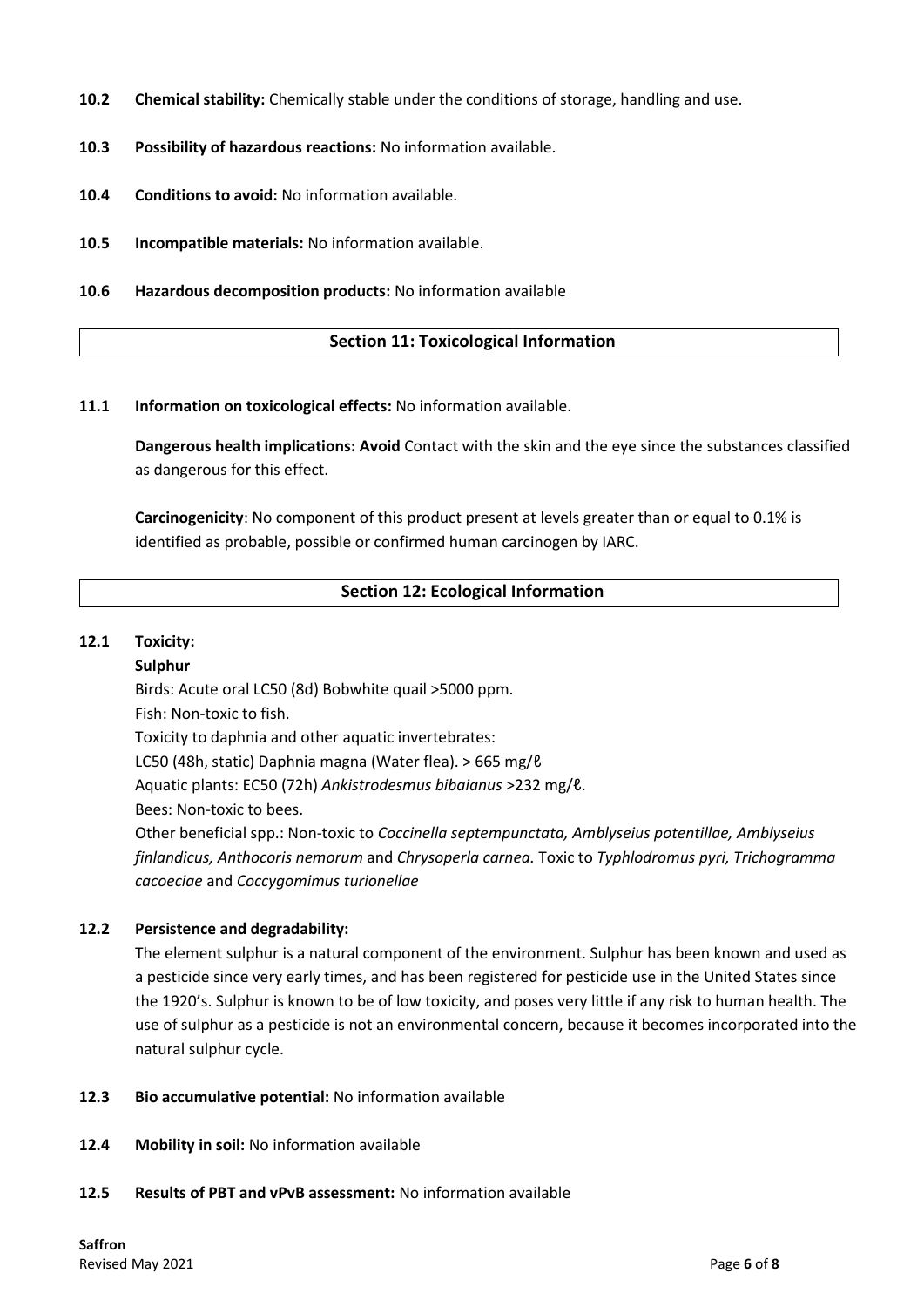# **Section 13: Disposal Considerations**

The information in this section contains generic advice and guidance. The list of Identified Uses in Section 1 should be consulted for any available use-specific information provided in the Exposure Scenario(s).

**13.1 Waste treatment methods** Treat as hazardous waste and dispose of in accordance with municipal, provincial and national regulation

**13.2 Product/ packaging disposal:** Treat as hazardous waste and dispose of in accordance with municipal, provincial and national regulations. Waste packaging should be recycled

# **Special precautions:**

This material and its container must be disposed of in a safe way. Care should be taken when handling emptied containers that have not been cleaned or rinsed out. Empty containers or liners may retain some product residues. Avoid dispersal of spilt material and runoff and contact with soil, waterways, drains and sewers.

| <b>Section 14: Transportation Information</b> |                   |                   |                   |                   |  |  |
|-----------------------------------------------|-------------------|-------------------|-------------------|-------------------|--|--|
|                                               |                   |                   |                   |                   |  |  |
|                                               | Land transport    | Inland waterway   | Sea Transport     | Air Transport     |  |  |
|                                               | (ADR/RID)         | transport         | (IMDG)            | (ICAO-TI / IATA-  |  |  |
|                                               |                   | (AND/ADNR)        |                   | DGR)              |  |  |
| 14.1 UN Number                                | Not regulated     | Not regulated     | Not regulated     | Not regulated     |  |  |
| 14.2 UN proper                                |                   |                   |                   |                   |  |  |
| shipping name                                 |                   |                   |                   |                   |  |  |
| 14.3 Transport                                |                   |                   |                   |                   |  |  |
| hazard class(es)                              |                   |                   |                   |                   |  |  |
| 14.4 Packing Group                            |                   |                   |                   |                   |  |  |
| 14.5 Environmental                            |                   |                   |                   |                   |  |  |
| hazards                                       |                   |                   |                   |                   |  |  |
| 14.6 Special                                  | No data available | No data available | No data available | No data available |  |  |
| precautions for user                          |                   |                   |                   |                   |  |  |
| 14.7 Transport in                             | No data available | No data available | No data available | No data available |  |  |
| bulk according to                             |                   |                   |                   |                   |  |  |
| Annex II of Marpol                            |                   |                   |                   |                   |  |  |
| and IBC Code:                                 |                   |                   |                   |                   |  |  |

# **Section 15: Regulatory Information**

15.1 **Safety, health and environmental regulations/legislation specific for the substance or mixture:** Occupational Health and Safety Act 1993 Regulation for Hazardous Chemical Substances

#### **Other legislation:**

EU regulations: Regulation EC 1272/2008 [EU-GHS/CLP] Other National regulations: National Road Traffic Act, 1996 (ACT NO. 93 of 1996).